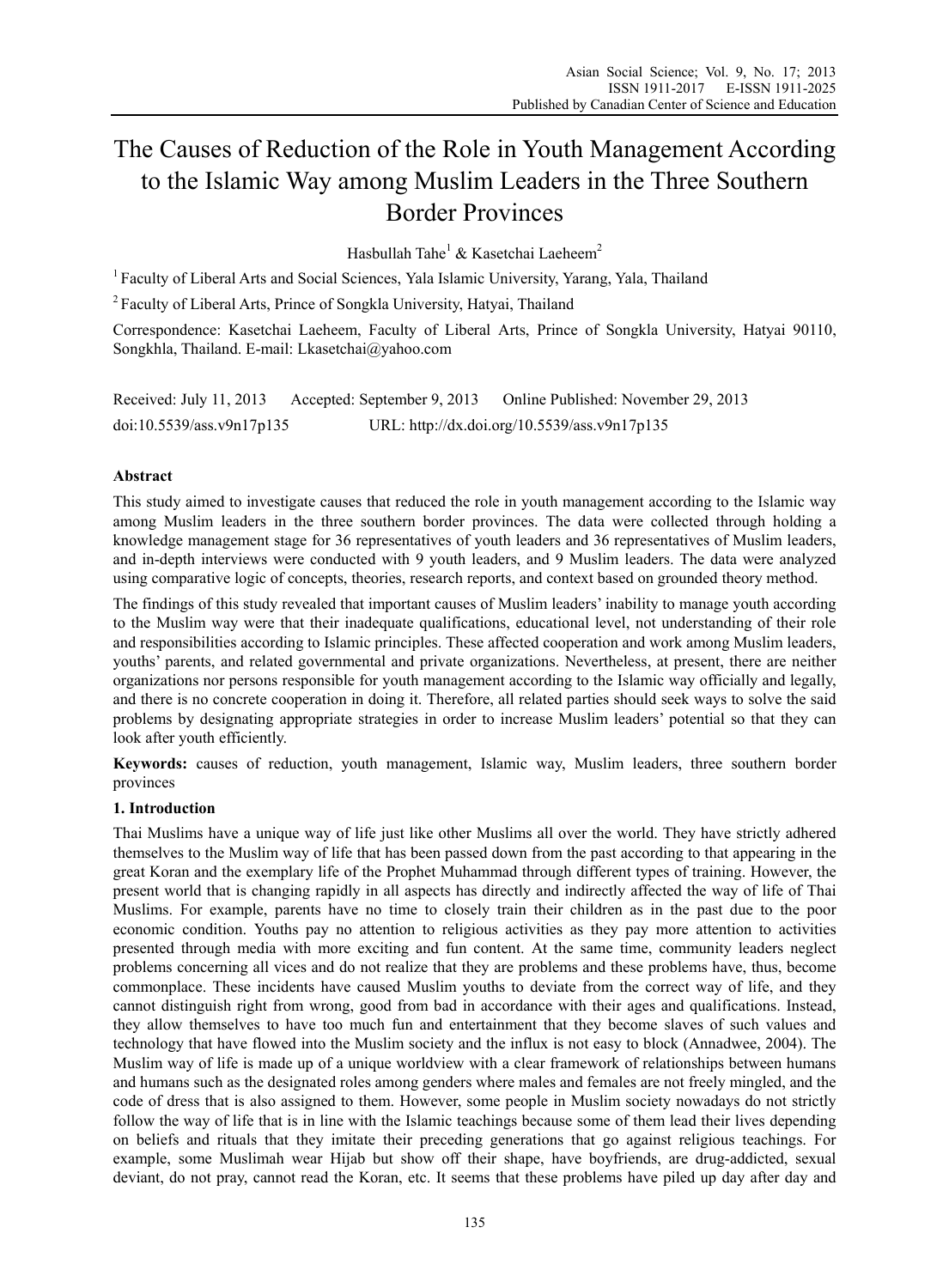keep going around in a circle with no way out (Laeheem & Baka, 2010). Muslim youths have behaviors that weaken their faith, for example, they commit sins and do taboos so regularly that these behaviors become habits and they do these without feeling ashamed and they can do sinful things openly. They pray roughly with their mind wandering away and without true contemplation or consideration the meaning of the Koran.

It can be seen that the way of life among Muslim youths nowadays is freer than the past. Youths grow fast and are under the changing social conditions that have been developed rapidly. The generation gap is wider between parents and children. Parents are tied up with work and economic responsibilities that affect the relationship between parents and children as they have less time for their children. Thus, the power in supervising their children becomes less and this affects the training and socialization; they incorporate less attitudes about life in training and socializing their children or sometimes not at all. Youths' life is like a ship without a wheel and can be easily led by the current fashion, influence of media and friends because teenagers are likely to be fond of new and modern trends. Youths spend their free time on technology and spend their life with an awareness of the modern world. Therefore, Muslin leaders who are responsible for overseeing youths must realize and give importance to the aforementioned problems. According to Bunsit (1982) and Baka (2007), Thai Muslim society has changed economically, socially, and politically all the time and this has affected their living condition and way of life. Thus, Muslim leaders must play a role in training, warning, encouraging youths to hold tightly on to the unity of Allah, correcting youths' behaviors and building youths' habit in being workers for Islam.

Nevertheless, nowadays, Muslim youths have many behaviors and doings that are against the Islamic principles. The study found that most youths have held hands with the opposite sex, followed by kissing and having sex (Wae, 2007). Moreover, most Muslim youths lead their life in such a way that is against the Islamic principles, that is, they have unlimited relationship with their same-sex friends with whom they do nonsense activities and make troubles for themselves and people close to them. They openly have friends of the opposite sex. Moreover, they give more importance to general subjects than religious subjects. They do not know how to spend their free time usefully, surround themselves with bad things and all vices, have no job, dress in applied styles in order to modernize themselves and imitate stars and pop singers. They do not have close relationships with their families, relatives, neighbors and community. They do not practice religious activities and avoid doing charity work (Laeheem & Baka, 2010).

Therefore, the research team became interested in conducting this study with this research question: "What have caused Muslim leaders in the three southern border provinces to be unable to manage or oversee youths according to the Islamic way?" The findings of this study will be useful for forming measures, policies, and strategies for youth management according to the Islamic way efficiently.

# **2. Literature Reviews**

# *2.1 Theory of Role*

Role refers to doing the duty or performing function as assigned or expected by a society. Once a person holds a certain position, he is supposed to perform his duty. Additionally, personality, certain social characteristics, customs or cultures of a society are considered as factors which determine if the person has performed his roles appropriately (Sengpracha, 1998; Satsangan, 2000). When a person holds a certain position in the society, he is expected to perform his role according to his status. However, within the same position, the person may have different roles. This is due to various distinctions: personality, ability, idea, education, motivation, work satisfaction, encouragement, and mental and physical conditions (Laehem, 2012).

# *2.2 Theory of Teamwork*

Actually, teamwork is considered as a technique to support and develop a person's working skills to greatest efficiency in order to achieve expected goals (Laehem, 2012). Teamwork not only creates but also increases incentives in working among people. It, also, enhances and develops working process until its purposes are achieved and teamwork refers to a group of people who hold similar purposes have shared duties and responsibilities among themselves in order to achieve the objectives set by the group (Mapobsuk, 2000). Teamwork can be defined as a group of at least two people who work together to obtain success (Tansakul, 2004). Therefore, teamwork is one of the working techniques which promote co-operation, unity, willingness and enthusiasm in participation in working at every step, so the planned goals will eventually be achieved (Laehem, 2012).

# *2.3 Theory of Youth Supervision and Management*

Youth supervision and management based on Islamic principles is the responsibility of both the local leaders and the spiritual leaders who perform their roles as specified by the society and most Muslim leaders supervised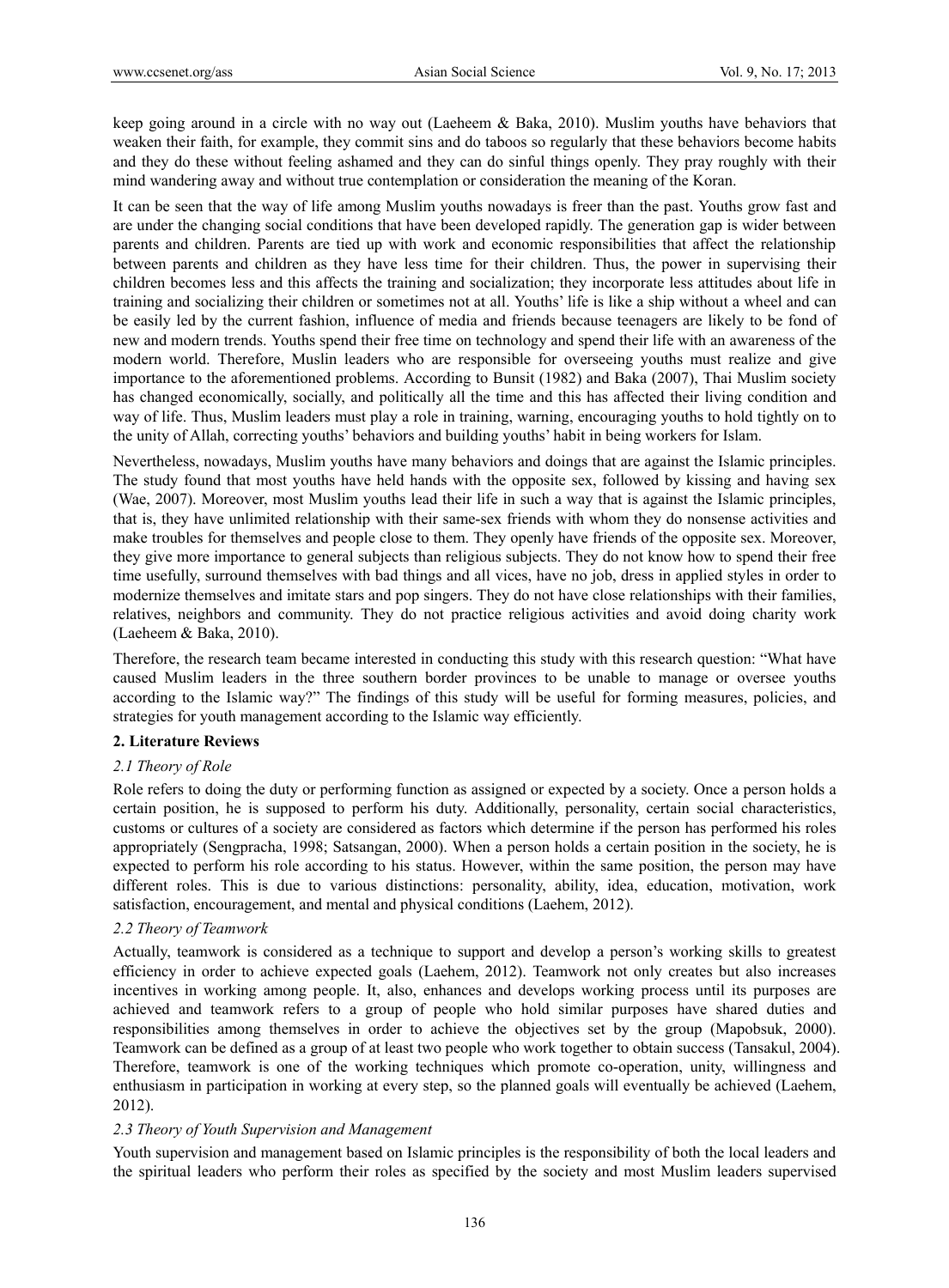youth based on their understanding of their own role, beliefs, experiences and their interaction with the teenagers (Laehem, 2012). A person who holds a certain social position is required to perform their duty as expected or specified by the society (Sengpracha, 1998; Satsangan 2000).

Methods of youth supervision and management consisted of two types; 1) a group of Masjid youth is established under the supervision and management of the Imam, a spiritual leader, and the Masjid committee members act as consultants. The group has a distinct management structure, roles and specified activities. Generally, the group functions to provide knowledge and better understanding on essential Islamic teaching and to campaign for more religious practice by following the examples set by the Prophet Muhammad, and 2) a local youth club is founded with youth representatives from every village as a working committee who will run required and beneficial activities for the majority (Laehem, 2012). According to Laehem (2013a) found that the Islamic way of youth care should be conducted with cooperation from all organizations and people who are concerned; youth should be given opportunities to participate in every step of the process; Muslim leaders should be encouraged to realize the importance of their roles and responsibilities for youth care; and a "Village Youth Club" should be established by using local a masjid as the center of operation. The club should have an administrative structure, concrete roles and responsibilities, and activities both in the religious and the social sectors that correspond with needs of the Muslim youth and are in line with Islamic principles. Laeheem (2013b) states that group study activities emphasizing training on correct Islamic ways were the ways to solve problems of behaviors problems; it is giving advice, instructive reprimands, providing good models, and teaching religion, discipline training, and organizing special projects emphasizing the socialization process of their mind, emotion, intelligence, and Islamic religious spirit.

# **3. Methods**

# *3.1 Key Informants and Data Collection Methods*

The data of this qualitative study were collected from in-depth interviews with 18 representatives of Muslim leaders, and knowledge management meetings with 36 representatives of Muslim leaders, and 36 representatives of youths. The research team asked the Provincial Islamic Committee to coordinate with Sub-district Masjid Committees in the target area to send the representatives to participate in the knowledge management meetings. Then the data collected from these people were tested for validity using a triangulation technique through different time, methods and places.

## *3.2 Data Analysis*

The data were analyzed in terms of content based on comparative logic of concepts, theories, research reports, and context according to the grounded theory method with the following steps:

1) Open coding the data collected from the knowledge exchange stage, brainstorming meetings, and critique meetings to open as many codes as possible. The data were coded sentence by sentence or paragraph by paragraph. The coding was divided into two levels: coding the data collected from statements, arguments, supportive statements and exchanged statements. The data were broken or grouped according to their content and topics made by key informants. The data were also coded according to theoretical indicators where knowledge from related documents, concepts, and theories were connected to the content and topics obtained from key informants.

2) Categorizing the data to group them according to their similar codes or their shared attributes whether in context, conditions, or consequences. The data were analyzed based on the clear process of phenomena, data, content, and topics obtained from key informants.

3) Axial coding was performed to analyze the relationships between the categories and context to get the categories and sub-categories as well as the central concept.

## **4. Results and Discussion**

Important causes that reduce the role of Muslim leaders in youth management according to the Islamic principles that prevented the Muslim leaders from carrying out their role in youth management were as follows.

1) Muslim leaders did not give importance to and lacked knowledge and understanding about their role according to the Islamic principles that it is their role to be responsible for youth management and for overseeing youth in this world and the New World. They did not pay attention to the problems about youths and that the problems were under their responsibility to be solved as reflected in the following statements.

*"…Religious leaders do not understand their role and do not have knowledge about community development and this leads to problems in the community…"* 

(Ropiah, Youth leader)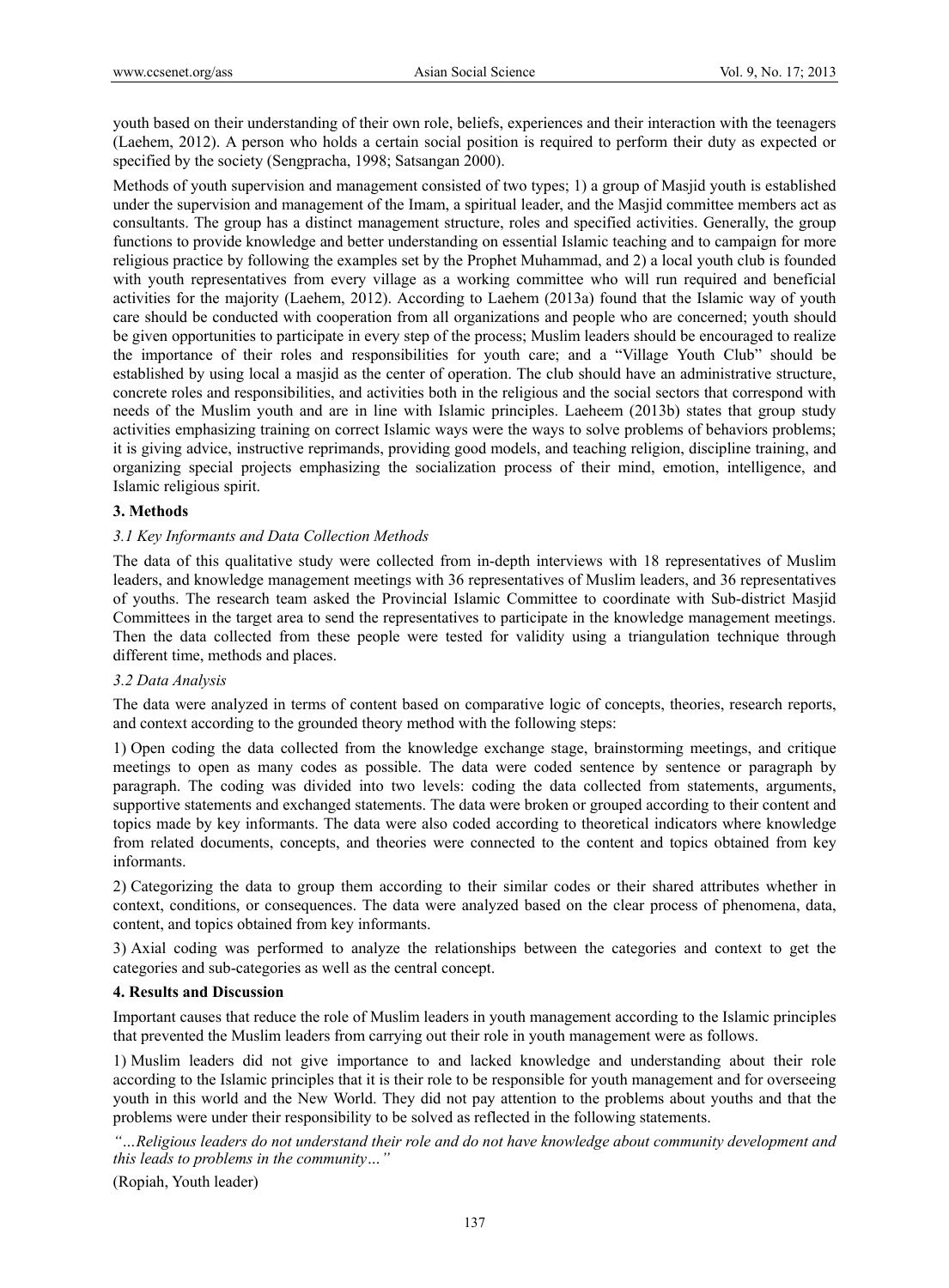# *"…Most religious leaders do not have much knowledge and they also have little understanding of their real role so this makes them unable to do the work in youth management according to their role…"*

## (Abdullah, a religious leader)

This is because Muslim leaders who have done their work in youth management according to their role and responsibilities according to their social position may conduct their role differently, even though they hold the same position. This is due to their differences in habit, thought, ability, training, encouragement, incentives, and satisfaction. Satsangan (2000) and Sengpracha (1994) state that people in a social status must do their duties as expected or designated by society as should be done for certain positions. In addition, all Muslims must be aware and realize at all time that studying about Islam is an obligation for them as they have to have knowledge and understanding about its principles, practices, moral and ethics. Furthermore, they have to hold on to Islam as the system of life so that it is prosperous in them in terms of knowledge, skill, process, and good attitudes continuously in order for them to use correctly in their daily life. This would result in their ability to develop themselves as complete human beings according to the religious principles, beliefs, and methods in the Islamic ways that focus on people's attributes, habits, values, and attitudes in practicing religious activities in their daily life. According to Mahama (2009) and Narongraksakhet (1997), seeking for knowledge is a superb action and it is deemed a duty of Muslims. If Muslims have studied Islam completely and correctly in terms of its principles, practice, moral and ethics in order to hold on to it as their system of life, they will be prosperous in knowledge, skills, and process, and able to live in society happily. Studying in Islam is a process of training, socializing the mind, and cultivating intelligence, the body and soul to produce complete human beings who have moral, ethics, and self-discipline. Department of Religious Affairs, Ministry of Education (1999) specifies that leaders must have thorough knowledge in the rules and work that they manage; leaders who lack knowledge will be just puppets and eventually lead society to catastrophe. Baka and Laeheem (2010) found that studying Islam is crucial for Muslims because it can protect them from problems and prevent them from being lost in the environments and society in addition to making them humble, and lead their life as it is assigned by Islam.

2) Muslim leaders and organizations in the community do not give importance to and do not realize the importance of youth management, and thus focus mostly on development of infrastructure rather than development of the mind. They think that youth development is the responsibility of schools and parents. Muslim leaders usually give importance to providing adults with religious knowledge and activities and as a result, they ignore youths. Local leaders usually give importance to physical development rather than mental and spiritual development of being Muslims. They are usually interested in construction of roads, water drainage ditches, and landscape development, etc. As a result, many youths in the community have become drug addicts, soccer gamblers, thieves, unemployed, and do nonsense activities as reflected through the following statements.

*"…Leaders do not give importance to youth development. They focus more on physical development than mental and spiritual development of being Muslims. As a result, the community is in a failure condition and does not have Islamic atmosphere…"* 

## (Afnan, a vocational leader)

*"…Leaders are usually interested in work related to construction such as building roads, drainage ditches, and landscape improvement. They also usually provide training for adults rather than youths…"* 

# (Anwar, a youth)

*"…Leaders give importance to providing knowledge to adults and ignore youths…"* 

### (Abdullah, a religious leader)

It can be seen that the fact that Muslim leaders ignore and pay no attention to their role and responsibilities for youths has been one of the causes leading Muslim youths to have behaviors that are against Islamic principles and that do not meet expectation of Muslim society. Thus, Muslim leaders need to give importance to youth management to keep them in the religious framework. The findings of this study indicate that Muslim leaders and organizations in the community do not give importance and do not realize about youth management and this has resulted in drug problems and crimes in the community (Samoh, 2001). Youths openly have friends of the opposite sex. They do not know how to spend their free time usefully. Instead, they involve themselves in all vices; have no job; dress in applied styles in order to be modern and imitate the western style, stars and singers; do nonsense activities and cause troubles for the community (Laeheem & Baka, 2010). Amidst the globalization of freedom and open expressions concerning sexual relations, youths have behaviors that are too mordern (Lotrakul, 2005). Teenagers have opportunity and freedom in becoming friends with more people of the opposite sex that cause close relationships and sexual relationship including premature sexual relationships that cause various crimes such as raping, robbing, attacking, destroying public property, and causing unrest, etc. that have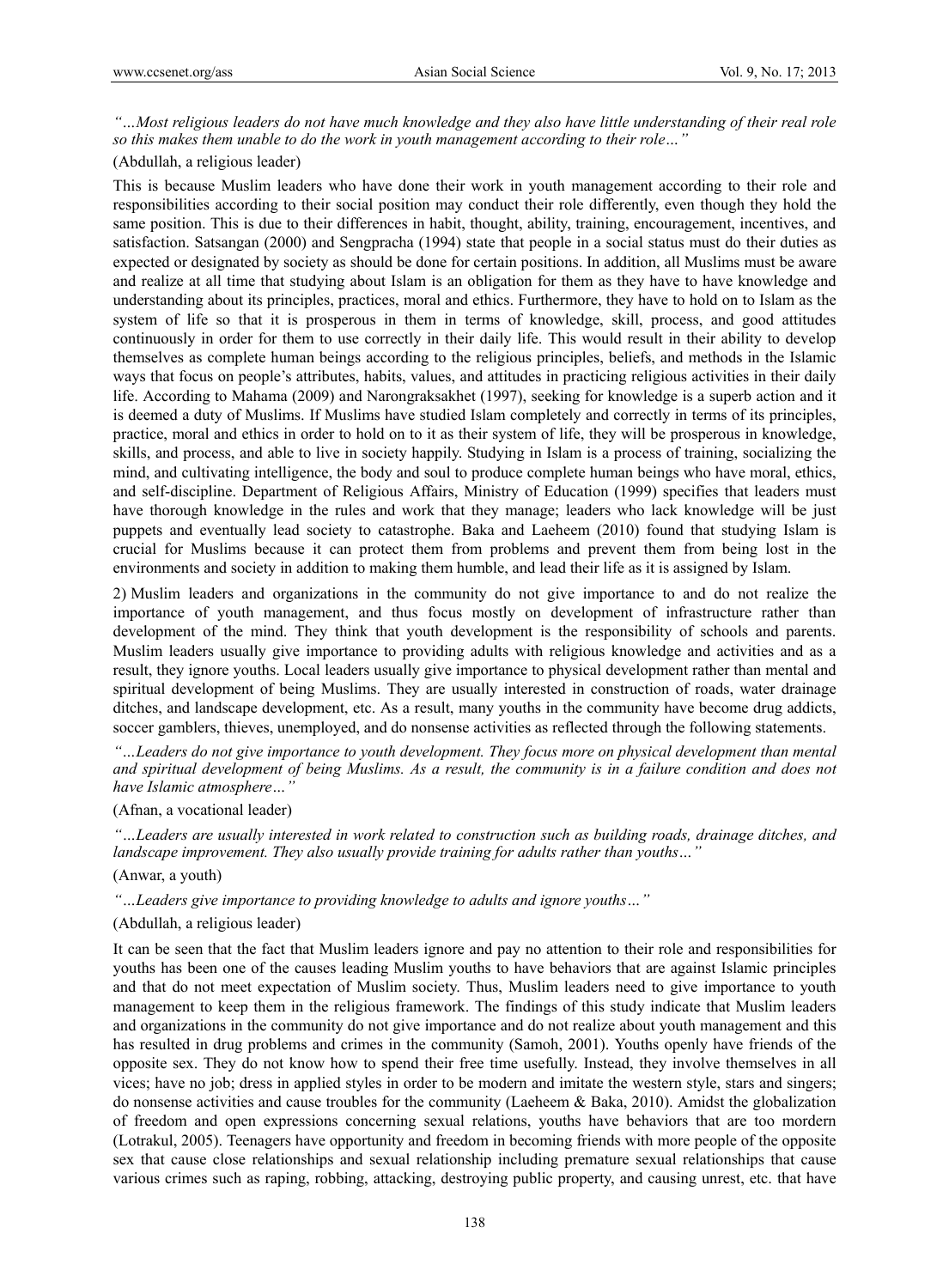become national problems that governmental and private organizations try to prevent and solve (Nakornthap, 2003; 2005).

3) Muslim leaders lack coordination and clear guidelines for youth management. There are different styles and methods of youth management in terms of concept and activities, and they cannot cooperate that leads to conflict in the community. Muslim leaders try to do youth management according to the Islamic way but they lack knowledge and skills in holding activities that meet the real needs of youths and that are in congruence with Islam. Because local leaders emphasize recreational sports activities and activities with too much entertainment that are not in congruence with the Islamic way, people have negative attitudes towards youth management. Sometimes, people think that youths who do activities organized by religious leaders are favored by certain religious leaders, and those who participate in activities organized by local leaders are favored by certain local leaders. This has caused conflicts between leaders and youths in the community, and it will continue this way as long as leaders of the two parties are in conflict and cannot truly coordinate and render their cooperation in youth management. The followings are some reflections:

*"…Religious leaders and local leaders have different concepts, styles, and methods of youth management. So they think and do things each in his own way which leads to conflicts in the community...* 

## (Abdul Maleh, a religious leader)

*"...Religious leaders and local leaders usually work separately in youth management and they cannot work together. They each do their own responsibilities, and so sometimes this causes overlapping and conflicts..."* 

# (Kodiyah, a woman leader)

The abovementioned causes show that Muslim leaders cannot coordinate and cooperate, and they lack clear guidelines for youth management. They have different styles of youth management and they have their own ways of thinking and doing things. Eventually, conflicts in the community are inevitable. Thus, the fact that religious leaders and local leaders work separately leads to a lack of efficiency in youth management and sometimes there are overlapping and conflicts. According to Robbins (1991), conflicts are caused by the use of power or the want to use power, disagreeing about a goal, method, style, or way, experience, value, attitude, role, and perception. This corresponds with Guralnik (1970) who specifies that conflicts in an organization are caused by doing activities that are not agreed in terms of concept, interest, or action that are different. Similarly, Ketsakorn (2001) says that causes of conflicts between individuals are individuals' different opinions, perceptions, values, and interests.

4) Muslim leaders focus more on making income than paying attention to people. They lack sufficient care to ask how people are; they lack interaction among leaders themselves; and they lack interaction in their own families, and thus, there are gaps among parents themselves as well as between parents and youths. This causes many problems that have spread to every community such as football gambling, thefts, unemployment, nonsense activities, etc. Some reflections on these are:

*"…Religious leaders aim to make income for their living without paying attention to their role and responsibilities for youth management that have led to problems of building relationships with other leaders, community members, and youth…"* 

## (Aweasae, a youth leader)

World situations that have been changing rapidly in all aspects have affected economic and social conditions to an extent that makes Muslim leaders focus more on the importance of their own lives and their families' than on the attention on lives of Thai Muslims in society. They have no time for training or teaching members of the community as closely as they did in the past because of the economic condition. Therefore, they pay less attention to religious activities that results in their lack of attention on their responsibilities, and their negligence in youth management. The results of this study revealed that there have been changes in Thai Muslim society all the time whether economically, socially, or politically. These changes have affected Thai Muslims' living condition and way of life even those of key persons of the community giving them less time for youth management (Bunsit, 1982). Thai Muslims would like local leaders to solve problems about their income that is inconsistent (Samoh, 2001). People with low economic and social status may want to improve their status and to have success while needy people may want even only a little income that may be nothing for wealthy people (Nawajinda & Lusanan, 1998).

5) Muslim leaders lack skills and experience in youth management. Community management requires knowledge, abilities, skills and experience just like youth management. Therefore, leaders have to invite speakers from the governmental sector or the private sector to improve their knowledge and skills in solving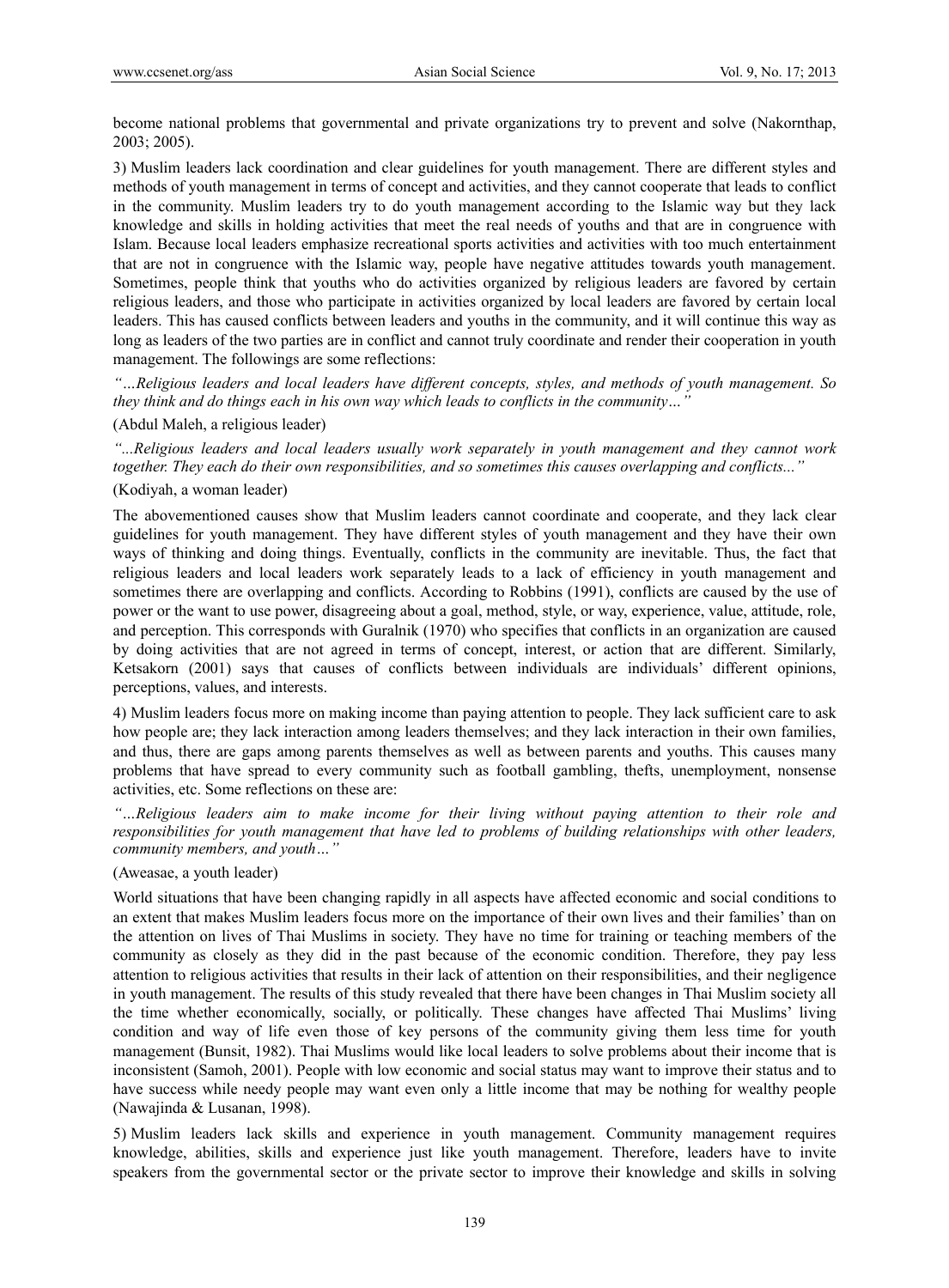problems in the community. They can also organize study visits to other places to exchange opinions and experience with other communities or organizations that are successful in community management in order to have a strong community, for instance. When leaders still lack these, the opportunities for youth problems to be solved are simply rare, and it is also difficult for leaders to understand problems of youths in the community. The problems about Muslim youths will become more complex as globalization of more aspects increases, and they will be more difficult to solve. This can be seen from these reflections from the interviews.

*"…Muslim leaders still lack knowledge, skills, and experience for use in youth management. Leaders must have training; they must increase their knowledge and skills in solving problems in the community; they must have opportunities to go on study visits to other places to exchange opinions and experience with successful organizations in community management…"* 

## (Ahamah, a local leader)

*"…Muslim leaders must have self-development in order to catch up with how to solve problems of youths nowadays when problems have increased, become more complex, and increasingly with more violence. In addition to this, leaders must seek for more knowledge, look for opportunities for training and exchanging experience, regularly and continuously participate in a study visit project to other places…"* 

## (Ahamah, a local leader)

Consequently, leaders who lack skills and experience in youth management will bring about disadvantages in providing activities such as organizing repeated and boring activities that are not interesting for youths. Ketsakorn (2001) states successful administrators possess skills and experience as part of their qualifications while Katz (1974) states that for effective administration, administrators need three skills: technical skill, human skill, and conceptual skill. Sriprom (2008) specifies that efficient and effective work require abilities or skills in the work, and incentives for individuals to use their abilities and skills in doing that work. According to DeLamater and Myyers (2007), leaders need to have techniques, and methods that enhance and develop skills of individuals to work efficiently in order to work successfully towards the goals as these build and increase motivation of individuals and help develop the work process to achieve the goals.

6) Leaders do not have clear programs and models for youth management according to the Islamic ways. It is very necessary for leaders to have clear programs and models of management because they are types of tools for system organization and disciplines for keeping youth in the Islamic framework, as said in this excerpt.

*"…Muslim leaders do not have clear guidelines for youth management and as a result, the community has to face with many crimes. We are usually alert when there are complaints or incidents and after that everything is silent. The work is not continued…"* 

## (Sarina, a youth in the group)

*"…Leaders ignore their role and responsibilities in looking after youths, especially in organizing activities related to overseeing Muslim youths to keep them in the Islamic framework. This aspect of their work is almost never seen…"* 

### (Adam, a youth in the group)

Clear programs and models for youth management according to religious principles are very important because systematic operation with cooperation from people and organizations at all levels from leaders, parents, to youths are required in thinking and designing activities for their own community. This is supported by (Chareonwongsak, 2006) who says that in solving behavioral problems, many different methods should be employed and it should be done systematically, and cooperation from all parts of society is needed. Youths should receive training with correct guidelines and creative teaching methods with good role models. It is important to incorporate religion, and discipline training. There should be special training programs for youths with special problems, and the programs should be in accordance with the community's way of life, in particular, the Tarbiah Islamiah program, in order to reduce undesired behaviors (Laeheem & Baka, 2011). Participation of people in decision making with freedom and equality from the first step to the last step of the operation should be encouraged so that they can participate in identifying the problems and causes of the problems, planning activities, working, following-up, and evaluation. Participants voluntarily participate with enthusiasm, intention, and sincerity to push the work towards the goal (Bureekul, 2005).

7) A lack of financial support for activities and a lack of budget continuity are important factors affecting Muslim youth management according to the Islamic way. Particularly, in organizing activities, adequate budget is needed and activities must be organized continually both directly and indirectly. Presently, budgets for youth activities and youth management are not adequate because most of the budgets come from donations and governmental organizations. This can be seen from the following reflection: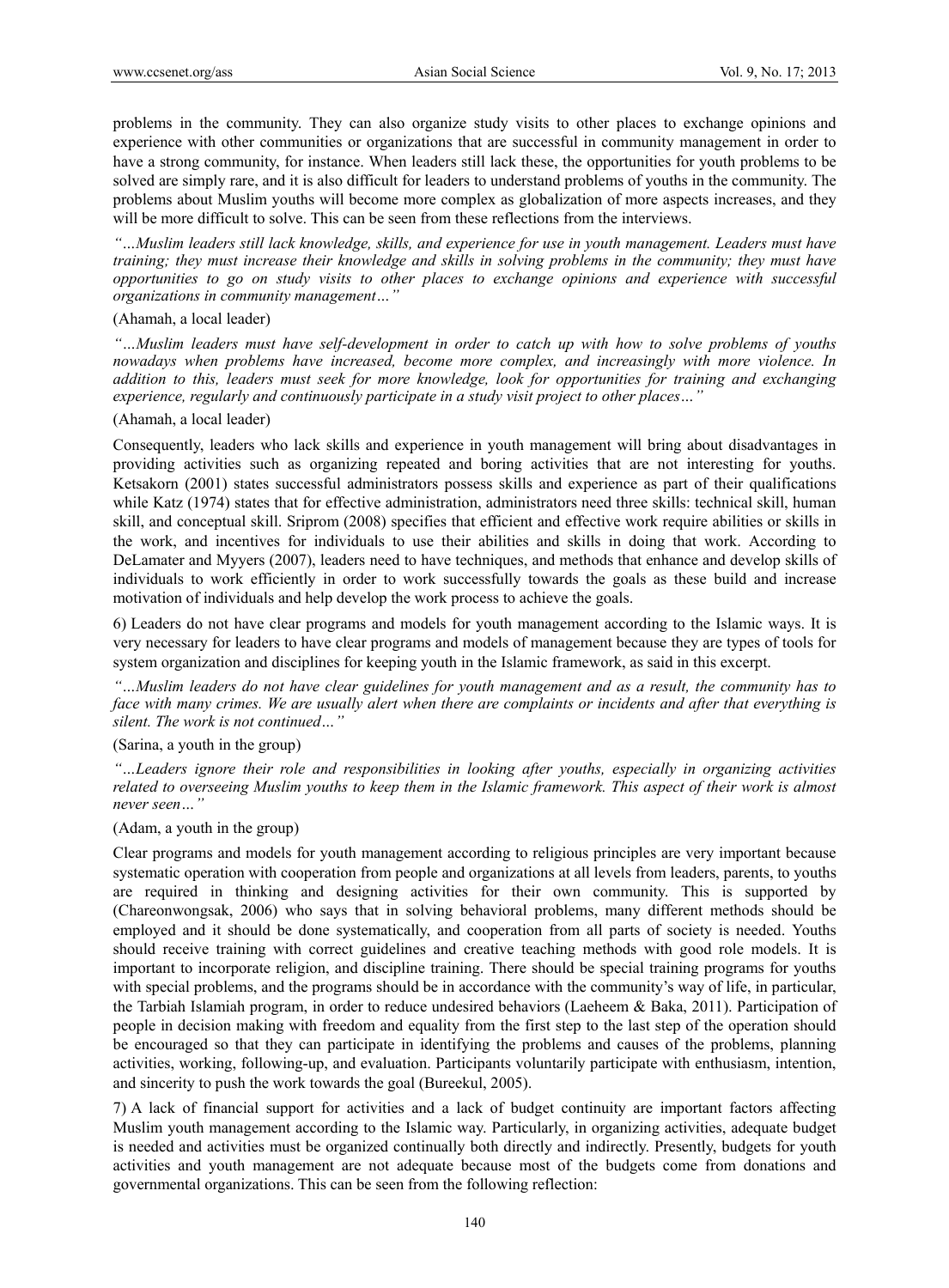*"…Budgets are important and must be sufficient for operation. At present, the budget is not enough for carrying out youth management…"* 

# (Arfandi, a youth leader)

*"…Most supporting budgets come from donations and fund raising such as from organizing tea parties, Khao Ya (a rice and vegetables mix dish) parties, and selling clothes, etc…"* 

# (Sofwan, a religious leader)

*"...We write to request for supporting budgets from organizations in the governmental and private sectors, and we also prepare donation boxes for people who come to pray on Friday to donate the amount that they're willing to donate…"* 

## (Hamdan, a religious leader)

Therefore, it can be seen that a lack of budget for administration can affect work performance of Muslim leaders, especially when they organize activities, they need sufficient budget because activities have to be continuous. Nevertheless, most of the budgets come from donations and the amount is very limited and not enough for organizing activities for the entire year. Youths have to do fund raising activities such as organizing tea parties, Khao Yam (a rice and vegetables mix dish) parties, selling clothes, etc., and sometimes they ask for financial support from the governmental sector both formally and informally. However, they usually do not receive very much financial support. Some projects do not receive financial support at all even though they are useful because they have different ways for operation. Sometimes other types of activities are done instead; however, they do not meet the needs of youths. Conducting operation related to resources, man, money, materials, and management are needed in order to meet the objectives and achieve the goal effectively (Koontz & Donnell, 1972). Money is the medium for resource exchanges, and money is a factor for providing technologies and for expenses of development of the body of knowledge in human resource management (Srisomsap & Sornmanee, 2011).

8) A lack of integration and cooperation from governmental and private organizations is another cause. The work operation among Muslim leaders is not integrated with cooperation and joint operation with all related persons in the governmental and private sectors. Most of the Muslim leaders work separately on their own, each doing his/her own part of the role and responsibilities or sometimes they offer activities requested by youths. This results in their inability to have access to all groups and all ages of youth. This is an important factor that prevents leaders from working effectively and efficiently to keep youths in the framework of Islam. Therefore, caring for youths is not yet concretely successful as it should be as reflected in the following excerpts:

*"…Muslim leaders usually work separately in Muslim youth management; they cannot work together so each of them does his own work in his own way. Their work overlaps sometimes, and conflicts at other times…"* 

# (Kodiyah, a woman leader)

*"…Religious leaders invite youths to participate in religious activities but do not give them opportunity to think or give idea about the projects. As a result, most of the projects do not meet the needs of youths…"*  (Robiah, a youth leader)

From the abovementioned causes, it can be said that integration with and cooperation from governmental and private sectors are necessary. Muslim leaders have a direct role in coordinating with governmental and private organizations and in making requests for support of youth activities. However, the fact that they have different styles in youth management, and they each think and do their work in their own ways that finally lead to conflicts. Robbins (1991) specifies that conflicts are caused by the use of power or the want to use power, conflicts about the goal, methods, styles or guidelines, experience, values, attitudes, roles, and perceptions. This corresponds with Guralnik (1970) who states that conflicts in an organization are caused by the inability to work together in terms of concept, and interest, and they have different actions. According to Ketsakorn (2001), causes of conflicts between people are their different opinions, perceptions, values and conflict of interest.

### **5. Conclusions and Recommendations**

People who are responsible for living conditions in Muslim society must realize and give importance to all aspects of problems in the community and society. One group of these people is "Muslim leaders" including religious leaders, local leaders, and administrative leaders. Important causes of reduction of Muslim leaders' role in youth management in the Islamic way were as follows: Muslim leaders lack knowledge and understanding about the role and responsibilities assigned to them. Muslim leaders and organizations in the community do not give importance to and do not realize the importance of youth management. Muslim leaders cannot work in coordination with local leaders, and lack clear guidelines. Religious leaders focus more on seeking income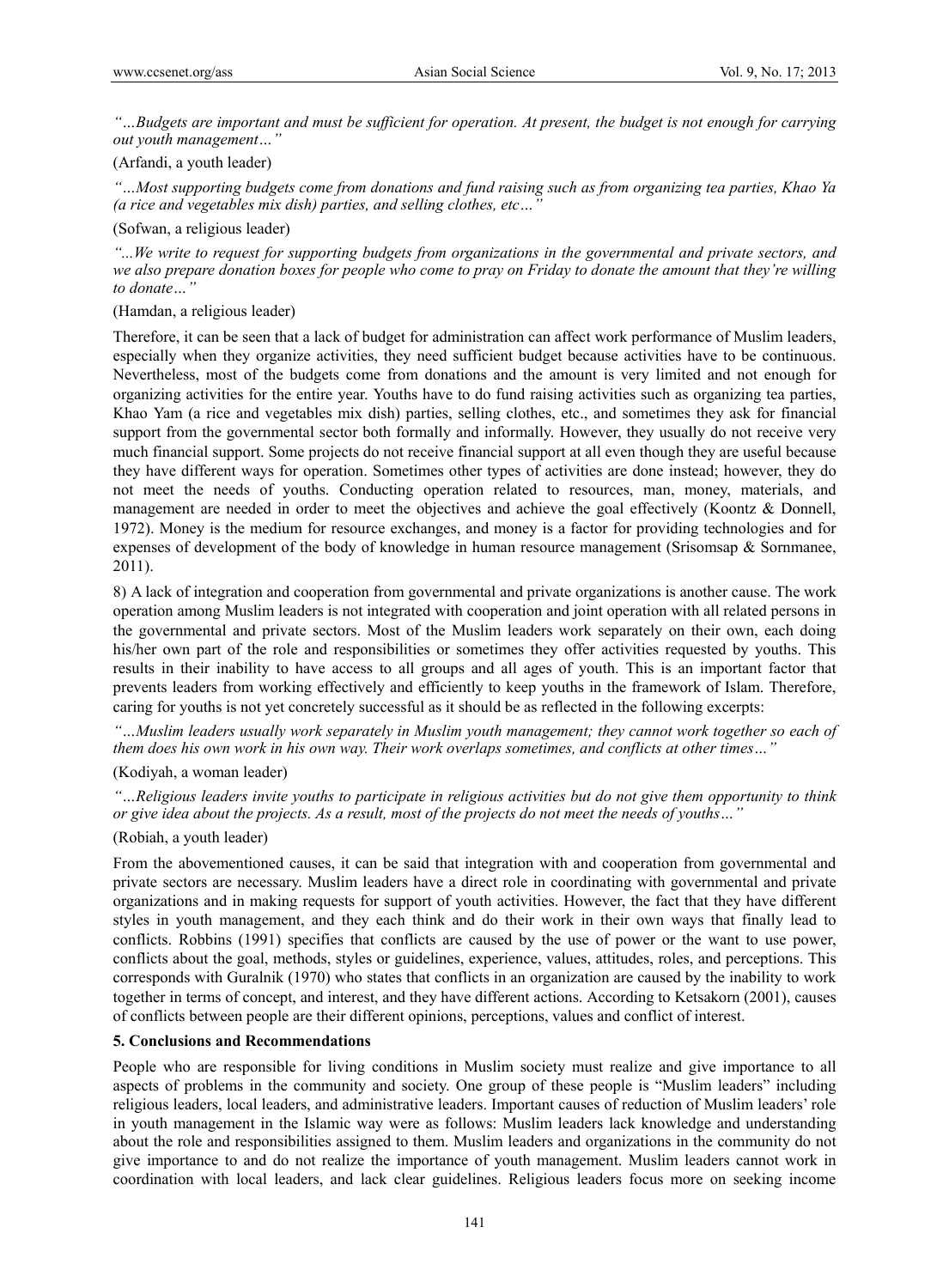(economic aspect) than paying attention to their followers (members of the mosque). Muslim leaders lack skills and experience in youth management. They do not have clear programs and models for youth management according to religious principles. Leaders lack supporting budget for organization of activities and budgets are not continuous. Leaders also lack integration and good cooperation from governmental and private organizations. All of these are problems of leaders that need urgent treatment and solutions. Nevertheless, at present, there are no organizations and no persons responsible for Muslim youth management to keep them in the Islamic religious framework either formally or legally. Moreover, there is no cooperation for concrete work. Thus, related government and private organizations need to participate and seriously provide support in solving the problems. This can be done by increasing leaders' potential in the form of providing knowledge, understanding, training, enhancing skills so that leaders can solve social problems arising in at present. Furthermore, leaders are important driving mechanism in youth management. Therefore, Muslim leaders must realize the role and responsibilities assigned to them directly and indirectly because these are their responsibilities that they take for Allah, and according to Islamic belief, they will be tested in the New World.

The results of this study can directly be useful for related persons and organizations in promoting, giving importance, and paying special attention to youth management through social institutions. These institution include family institution (parents/guardians), religious institution (imam, koteb, bilan, and masjid committees), educational institution (teachers/lecturers), administrative organizations (local leaders, council members, sub-district headmen/kamnan, village headmen), governmental organizations (Offices of Provincial Islamic Committee, the Central Islamic Council of Thailand, and government officials in different governmental organizations), etc. Youth management through these institutions and organizations can be carried out in order to provide help in solving problems and development of Muslim leaders so that they have knowledge and abilities in youth management in the Islamic way with the following guidelines:

1) Promoting education and providing knowledge about the role and responsibilities of Muslim leaders according to the Islamic way by experts and experienced persons. Skill enhancement and training in youth management, and community development should be regularly provided to Muslim leaders by governmental and private sectors. In addition, study visit projects to other places for exchange of opinions between related organizations should be organized.

2) Leaders and organizations in the community must give importance to and realize about youth management. Good understanding and cooperation among local leaders, administrative leaders, and religious leaders should be built along with realization and understanding of youths' guardians.

3) Programs and models for methods of youth management should be designed by providing opportunities for all parties in the community to participate.

4) Governmental and private organizations must realize and give importance to support for youth activities such as support for activities of village youth clubs, Koran learning and teaching activities, training activities to give knowledge about independent occupations, youth development camp activities (during the summer school break), community sports activities, moral and ethical promotion activities, religious talk activities, field trip or study visit activities, etc.

5) Religious leaders and local leaders must be good role models in all aspects for youths and building of role model leaders should be recognized by leaders themselves as well as by parents and youths.

6) Organizing sports activities at least 1-2 times a year in the community to tighten relationships among religious leaders, local leaders, administrative leaders, parents, and youths. Sports activities are icebreaking activities that create love and unity among people in the community. Furthermore, activities to exchange and listen to opinions should be organized along with religious talks.

# **Acknowledgements**

This work was supported by the Higher Education Research Promotion and National Research University Project of Thailand, Office of the Higher Education Commission.

## **References**

Annadwee, A. (2004). *Dear Muslim intellectuals*. Retrieved February 19, 2012, from http://www.majlis-ilmi.org/slam/modules.php?op=modload&name=Sections&file=index&req=viewarticle &artid=8&page=1

Baka, D. (2007). *Masjid: Economic basic and cultural capital*. Pattani: Prince of Songkla University.

Baka, D., & Laeheem, K. (2010). The role of Muslim leaders in educational development of Muslim society in the southern border provinces of Thailand. *Songklanakarin Journal of Social Sciences and Humanities, 16*(1), 35-51.